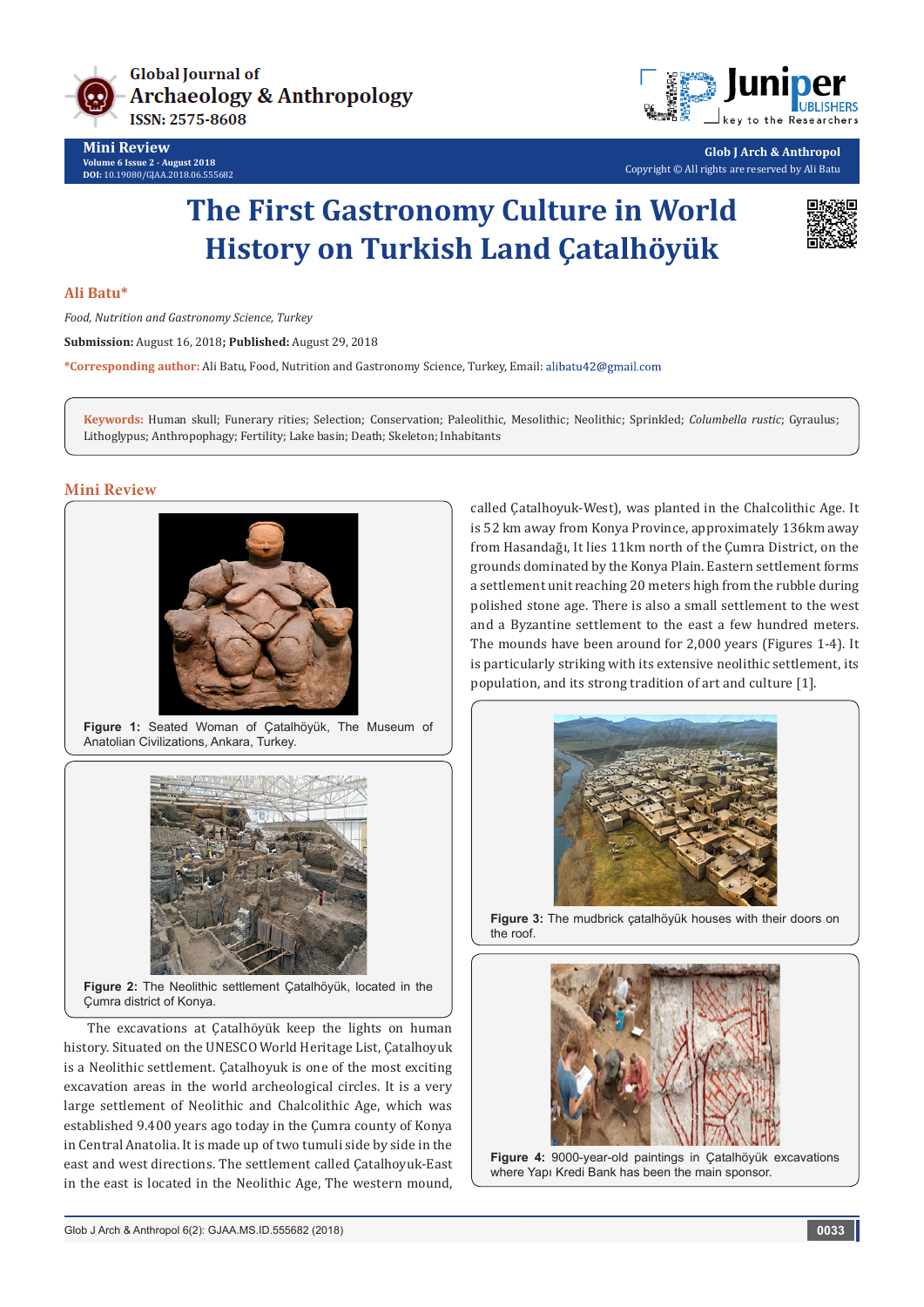Çatalhoyuk sheds light on human history with 9 thousand years of history. Çatalhoyuk, where the 8,000 people lived together in the Neolithic period, is considered to be one of the first settlements of human beings on earth. It was discovered in the 1960s by British archaeologist James Mellaart and his team. People in Çatalhoyuk, 9 thousand years ago; they lived in mud-brick houses adjacent to each other, entered from roof. In this excavation study, various topics such as social structure, nutrition and clothing patterns of people are being investigated. Çatalhoyuk, a Neolithic settlement, is one of the most exciting excavation sites in the world archeological circles. Excavations at Çatalhoyuk by British scientist "Prof. Dr. Ian Hodder" made a big curiosity in world about details of the people who lived 9 thousand years ago in Çatalhoyuk [1].

# **Wheat was Grown for the First Time**





Çatalhoyuk, the place where mankind first began to harvest from the soil in the Middle East and Mediterranean canteen, comes to the forefront with people starting to grow wheat and wall paintings and oxen heads drawn in the direction of their religious beliefs. The findings of Çatalhoyuk, which aims to shed light on the adventures of human beings in the world (Figure 5), reveal every new cloud of human nutrition, bones, and genetic characteristics to the unknowns of today's modern people [2].

#### **People were Shorter**

It is said that people are shorter than 1.70 meters and shorter than today's people, but they are much stronger than today's people, at Çatalhoyuk where the pre-existing settlement where people 9,000 years ago had just started their agricultural activities.

# **Dead People Buried at Home**

Today, it is known that there were many tombs and skeletons in the houses during the excavations, and that people in the settlements enter the houses through the holes in the roof and take advantage of the house in the house to warm up and cook. The earliest evidence of the leopards living in Anatolia is of interest because of the leopard motifs that decorate the walls of the houses in Çatalhöyük. Çatalhöyük was introduced to the world and is the most important center of the Neolithic period [1].

#### **Visitor Density Increased with UNESCO**

Significant findings were found in the 25-year work program of excavations that began in 1993 under the chairmanship of "Prof. Dr. Ian Hodder" from Cambridge University. Initially, the studies started with the University of Cambridge and then continued with the London and Stanford universities (Figures 6 & 7). "The excavations started at Çatalhöyük in 1960 are continuing at the site where new discoveries will be brought to light and removed during this time. Çatalhöyük was taken to the World Heritage List by UNESCO in 2012. After that, every year a large number of visitors come to visit to the excavation center and get information about the finds here [1].



**Figure 6:** Found in Çatalhöyük.



One of the most important archaeological sites of Anatolia, Çatalhöyük is supported by Yapı Kredi Bank. The excavations have found pictures of this past 9,000 years old. These paintings, which have very important clues to understand the history of Anatolian civilization, were discovered in 2007. It is considered to be the most important finding discovered after the pottery of 6700 years.

Those living in Çatalhöyük covered their walls with white clay to prevent their houses from being covered with heat. For this reason, each of these layers was carefully removed one by one during excavation. The panel under the castle was painted with the wall, and this red paint seemed to be still fresh. Another exciting finding this year was that a calf's head was painted red and hung on a carving in another house. This animal head stood